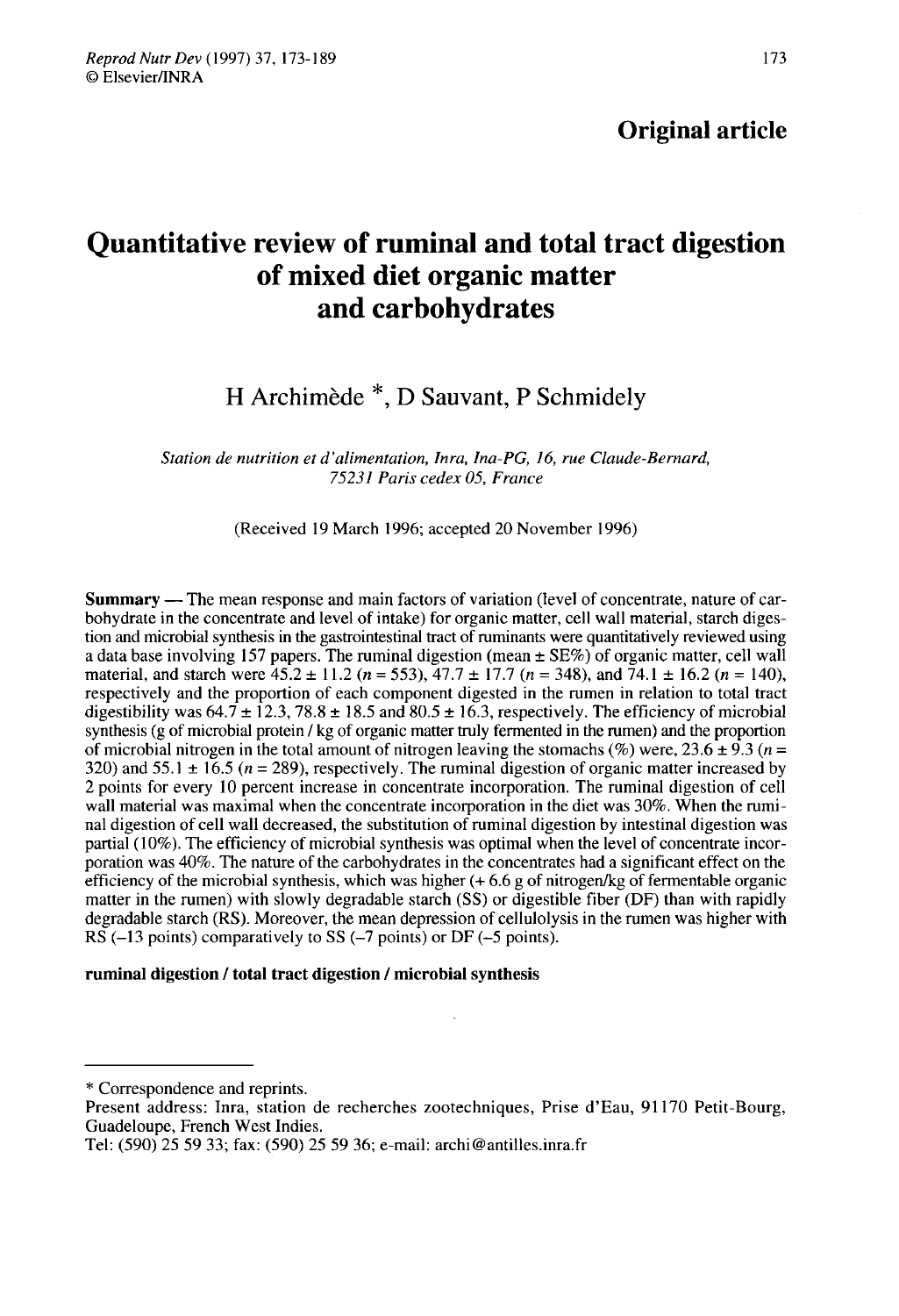Résumé ― Étude bibliographique quantitative de la digestion ruminale et totale de la matière organique et des carbohydrates. Une étude quantitative de la bibliographie (157 publications) a été réalisée afin d'étudier la loi de réponse et les principaux facteurs de variations (niveau et nature des glucides des concentrés, niveau d'ingestion), de la digestion de la matière organique, des parois, de l'amidon et de la synthèse microbienne dans le tube digestif des ruminants. La digestion ruminale (moyenne  $\pm$  écart type %) de la matière organique, des parois, et de l'amidon sont de 45,2  $\pm$  11.2  $(n = 553)$ , 47,0 + 17,7  $(n = 348)$ , et 74,1 ± 16,2  $(n = 140)$  respectivement. Selon le même ordre, les rapports entre la digestion ruminale et la digestion totale sont de  $64.7 \pm 12.3$ ,  $78.8 \pm 18.5$  et  $80.5 \pm 16.3$ respectivement. L'efficacité de la synthèse microbienne (g d'azote microbien/kg de matière organique réellement fermentée dans le rumen) est de  $23.6 \pm 9.3$  ( $n = 320$ ). La quantité d'azote microbien rapporté à l'azote total atteignant le duodénum (%) est de 55,  $1 \pm 16, 6$  ( $n = 289$ ). La digestion ruminale de la matière organique augmente de deux points pour dix points de concentré supplémentaire dans la ration. La digestion ruminale des parois est maximale avec environ 30 % de concentré dans la ration. (environ 10 %). L'efficacité de la synthèse microbienne est optimale avec environ 40 % d'incorporation<br>de concentré dans la ration. La nature des glucides des concentrés a un effet significatif sur l'efficacité de la synthèse microbienne qui est plus élevée (+ 6,6 g d'azote microbien / kg de matière organique réellement fermentée dans le rumen) avec l'amidon lentement dégradable et les parois dégradables comparativement à l'amidon rapidement dégradable. Par ailleurs, la diminution moyenne de cellulolyse ruminale, induite par le concentré amidon à dégradation rapide (-13 points) est supérieure à celle du concentré amidon à dégradation lente  $(-7 \text{ points})$  et à celle du concentré paroi  $(-5 \text{ points})$ .

digestion / rumen / tube digestif / synthèse microbienne

# **ABBREVIATIONS USED**

| ADF                    | acid detergent fiber                       |
|------------------------|--------------------------------------------|
| ADL                    | acid detergent lignin                      |
| C.                     | concentrate level in the diet              |
| <b>CV</b>              | coefficient of variance                    |
| $\mathbf{C}\mathbf{W}$ | cell wall                                  |
| DF                     | digestible fiber                           |
| df                     | degree of freedom                          |
| <b>EMS</b>             | efficiency of microbial synthesis          |
| <b>IDcw</b>            | intestinal digestibility of cell wall      |
| NDF                    | neutral detergent fiber                    |
| OМ                     | organic matter                             |
| OMF                    | organic matter truly fermented in          |
|                        | the rumen                                  |
| RD                     | ruminal digestibility                      |
| <b>RDcw</b>            | ruminal digestibility of cell wall         |
| <b>RDom</b>            | ruminal digestibility of organic matter    |
| <b>RDst</b>            | ruminal digestibility of starch            |
| RS                     | rapidly degradable starch                  |
| SD                     | standard deviation                         |
| SE                     | standard error                             |
| SS                     | slowly degradable starch                   |
| <b>TTD</b>             | total tract digestibility                  |
| TTDcw                  | total tract digestibility of cell wall     |
|                        | TTDom total tract digestibility of organic |
|                        | matter                                     |
| TTDst                  | total tract digestibility of starch        |

# INTRODUCTION

Improving the efficiency of ruminant diets is partly conditioned by a better understanding of the digestion sites for the various components of feed organic matter (OM). The partition of digestion of the non-structural and structural carbohydrates between the rumen and the intestine depends on the nature of the roughage or concentrate and their constituents, on the forage/concentrate ratio and, sometimes on the digestive interactions between the different diet ingredi ents or fractions. There are nutritional consequences due to variations in the digestive partitioning of the OM fractions. The starch that by-passes the rumen, is partly digested in the small intestine and can be absorbed as glucose, which could lead to a better utilisation of digestible nutrients (Nocek and Tamminga, 1991). The animal's energy supply (volatil fatty acids) and microbial protein is largely dependent on the OM fermented in the rumen.

The concentrate level and carbohydrate nature are known to be main factors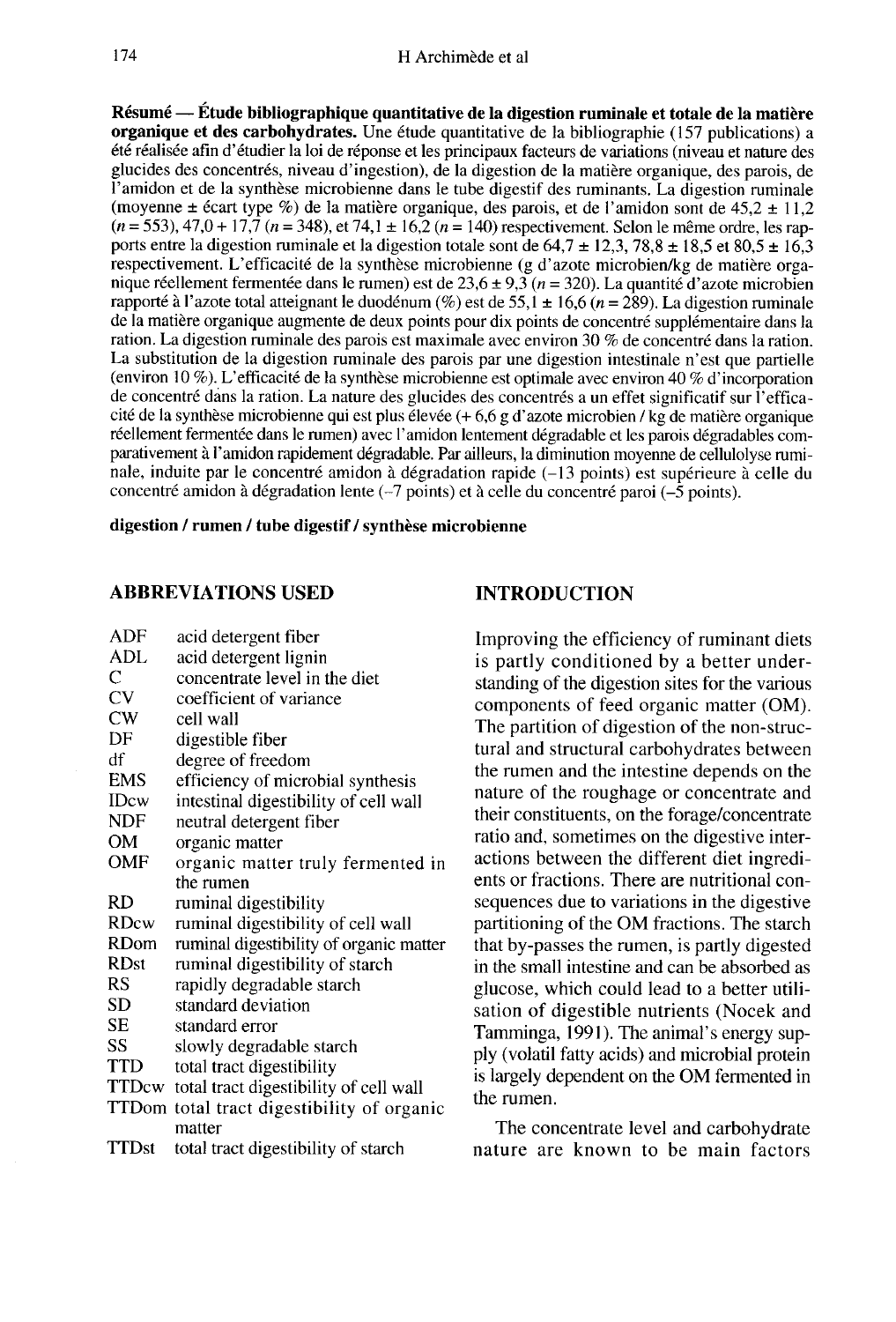involved in both the partitioning of the carbohydrate digestion in the ruminant gut and in the nature and the quantities of the prod ucts of digestion. The main objectives of this review were to point out the main effects relating to the level and nature of concentrate on the digestion of the organic matter and ingested carbohydrate, and the efficiency of the microbial synthesis.

## MATERIAL AND METHODS

#### Data base elaboration and coding

The relevant literature was reviewed to form a data base. The major criterion for selecting a study was the simultaneous measurements of the total tract (TTD) and rumen digestibility (RD) of organic matter (OM), or carbohydrates. When the neutral detergent fiber (NDF), acid detergent fiber (ADF) or cellulose (ADF-ADL) duodenal flow exceeded the faecal flow by 5% or more, probably because of inaccuracy in the measurements, experiments were excluded. Experiments with a significant effect of any feed additive (buffer, fat, antibiotics, etc) were not taken into account. The animals were divided into cattle and small ruminants (sheep and goat). Little studies dealt with goats. The roughage was divided into one of the following four groups: cereal silage (mainly maize silage), grass silage, hay or fresh grass, straw and raw by-products (hulls, etc). The nature of concentrates was taken into account, whenever possible, with the following classification: rapidly degradable starch (RS, barley, wheat and oat), slowly degradable starch (SS, corn and sorghum) and digestible fiber (DF). When the concentrate was a blend of several ingredients, it was included in the group with the ingredient having the highest level of incorporation, or the most fermentable carbohydrate if the two proportions were equal. Moreover, for starchy concentrates, treatments were grouped into whole grain or ground, flaked, rolled, cracked, and pelleted grains. NDF, ADF, and cellulose (ADF-ADL) digestibility data were pooled to give the same variable, cell wall material, (CW). However, they were also grouped according to the type of chemical analysis (NDF, ADF, cellulose). The duodenal flow estimation methods were classified in order to take into account methodological effects. Estimations

resulting from re-entrant canulae were differentiated form T-piece type canulae. In this last group, the methods of labelling were divided into rare earths, chrome oxide, Cr mordanced on neutral detergent fiber, indigestible lignin as single or double-marker method, indigestible cell wall material, fluid phase marker as single-marker methods, and acid insoluble ash as single- or double-marker method. Other groups were formed based on the ruminal balance of indigestible lignin and digesta fluxes.

The methods of measuring microbial flows were classified on the basis of the markers used: ribonucleic acid, diaminopimelic acid, D-Alanine,  $15N$ ,  $35S$  and an indirect estimation using the undegradable nitrogen of the diet (nylon bag method). The choice of the microbial sample, source of variation (Yang, 1991; Broderick and Merchen, 1991 ) were not taken into account. The efficiency of microbial growth was expressed as g of nitrogen / kg of organic matter truly fermented in the rumen. When the published values were per unit of apparently digested OM, they were transformed assuming a nitrogen content of microbial OM equal to 8% (mean literature value). When the results on dry matter were published alone, they were transformed into organic matter by using the following assumptions (Archimède, 1992) and mean values from the literature:

 $-$  organic matter intake  $= 0.88*$  dry matter intake;

- rumen organic matter digestibility =  $1.15*$ rumen dry matter digestibility;

 $-$  total tract organic matter digestibility  $=$  $1.05*$  total tract dry matter digestibility.

Energy digestibility was calculated on the same basis as the dry matter digestibility.

Cattle and small ruminants (goats and sheep) were differentiated in the data base.

#### Statistical analysis

Analysis of variance was performed on each dependent variable with the general linear model procedure of SAS (1988) using two models:

(1) 
$$
Y_{ij} = \mu + \alpha_i + a_1 * C + a_2 * C^2 + b * 1 + e_{ij}
$$

where  $Y_{ii}$  is the digestibility data;  $\alpha_i$  is the experimental effect;  $a_1$ ,  $a_2$ , b are the coefficients of regression; C is the concentrate level  $(0 \le C \le$ where Y<sub>ij</sub> is the digestibility data;  $\alpha_i$  is the exper-<br>imental effect;  $a_1$ ,  $a_2$ , b are the coefficients of<br>regression; C is the concentrate level  $(0 \le C \le$ <br>1), 1 (g/kg LW<sup>0.75</sup>) is the level of ingestion of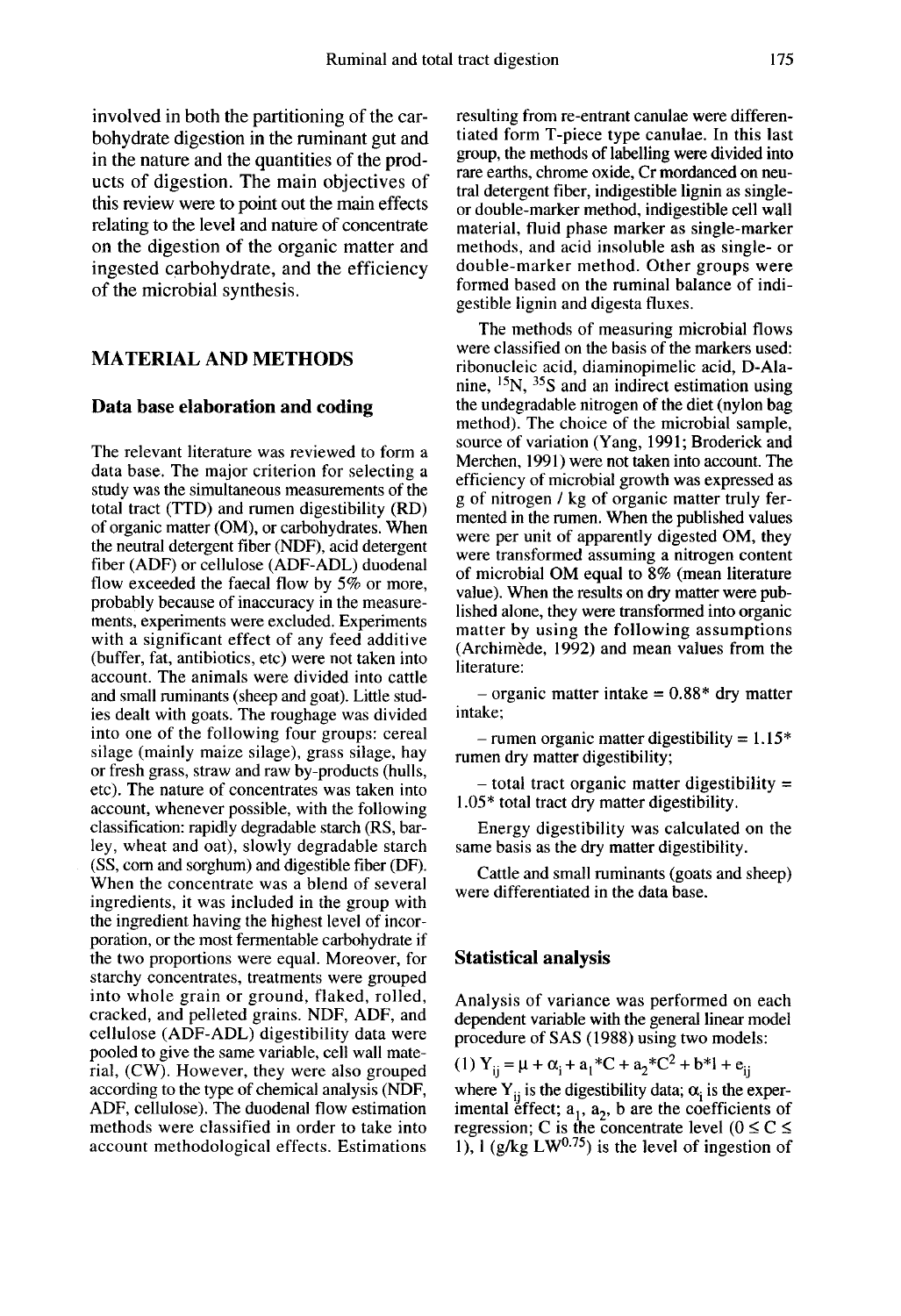organic matter and  $e_{ii}$  is the residual standard deviation used as error term.

(2) 
$$
Y_{ijlmnop} = \mu + F_j + C_k + T_1 + R_m + MF_n +
$$
  
\n $MM_o + a_1 * C + a_2 * C^2 + b * 1 + e_{iiklmop}$ 

MM<sub>o</sub> +  $a_1$ <sup>\*</sup>C +  $a_2$ <sup>\*</sup>C<sup>2</sup> +  $b$ <sup>\*1</sup> +  $e_{ijklmop}$ <br>where Y<sub>ijlmnop</sub> is the measured digestibility coef-<br>ficient,  $\mu$  is the overall mean, F<sub>1</sub> is the roughage<br>class (4 degrees of freedom, df), C<sub>k</sub> is the concentrate class (2 df),  $T_1$  is the technological treatment of concentrate (4 df),  $R_m$  is the animal class (1 df), MF<sub>n</sub> is the method used to estimate duo-<br>(1 df), MF<sub>n</sub> is the method used to estimate duo-<br>denal flows (12 df), MM<sub>o</sub> is the microbial marker (5 df), and e<sub>ijklmop</sub> is the residual effect used as an<br>estimation of the error term.

Analyses applied to total tract digestion prediction did not include the methods of duodenal flow estimation, and the microbial markers were taken into account only for the microbial studies.

The aim of model 1 was to test, within the experiments, the level of concentrate and OM intakes. Model 1 was used for experiments with at least two levels of concentrate. The aim of model 2 was to test other diet effects such as roughage and concentrate nature, concentrate treatment.

## RESULTS

#### General observations

One hundred and fifty-seven references (experimental effect) were used to produce the data base. Approximately one half of these dealt with cattle studies, the others were from small ruminants, mainly sheep. Thirty-six references presented studies with at least two levels of the same concentrate. The partition of the observations between organic matter, cell wall-material, starch and diet digestibility is presented in table I. The data partition between the types of forages or concentrates was unbalanced. The combinations between roughages and concentrates did not generate a normal distribution. Statistical analyses were performed with all the values in the data base. Discrepancies between the number of observations in table II compared to the number indicated in tables III to V result from a lack of information for all the tested effects.

| Concentrate      | Component              |                  |                 | Roughage                                                   |                |              |
|------------------|------------------------|------------------|-----------------|------------------------------------------------------------|----------------|--------------|
|                  |                        | Cereal<br>silage | Grass<br>silage | Hay                                                        | By-products    | Straw        |
| None             | <b>OM</b>              |                  | 20              | 132                                                        |                | 21           |
|                  | CW                     |                  | 11              | 101                                                        |                | 6            |
|                  | Starch                 |                  | 2               | 3                                                          | 8<br>54        | 0            |
|                  | <b>EMS</b>             |                  | 18              | 35                                                         |                | 5            |
| Rapid starch     | <b>OM</b>              | 5                | 16              | 56                                                         |                | 10           |
|                  | CW                     | 4                | 5               | 40                                                         |                | 7            |
|                  | Starch                 | 3                | 2               | 26                                                         |                | 5            |
|                  | <b>EMS</b>             | 5                | 10              | 39                                                         |                | 6            |
| Slow starch      | <b>OM</b>              | 96               |                 | 103                                                        |                | 34           |
|                  | $\mathbf{C}\mathbf{W}$ | 14               |                 | 64                                                         | 25             | 16           |
|                  | <b>Starch</b>          | 22               | 0               | 35<br>37<br>25<br>74<br>30<br>3<br>26<br>3<br>6<br>29<br>3 | $\overline{2}$ |              |
|                  | <b>EMS</b>             | 24               |                 |                                                            |                | 31           |
| Digestible fiber | <b>OM</b>              | 7                | 8               |                                                            |                | 4            |
|                  | CW                     | 7                |                 |                                                            |                | 4            |
|                  | Starch                 | 5                | 0               |                                                            |                | $\mathbf{0}$ |
|                  | <b>EMS</b>             | 7                | 4               |                                                            |                | 4            |

Table I. Partition of the observations in the data base for the analysis of digestion of organic matter (OM), cell wall (CW), starch; efficiency of microbial synthesis (EMS) and duodenal microbial flow.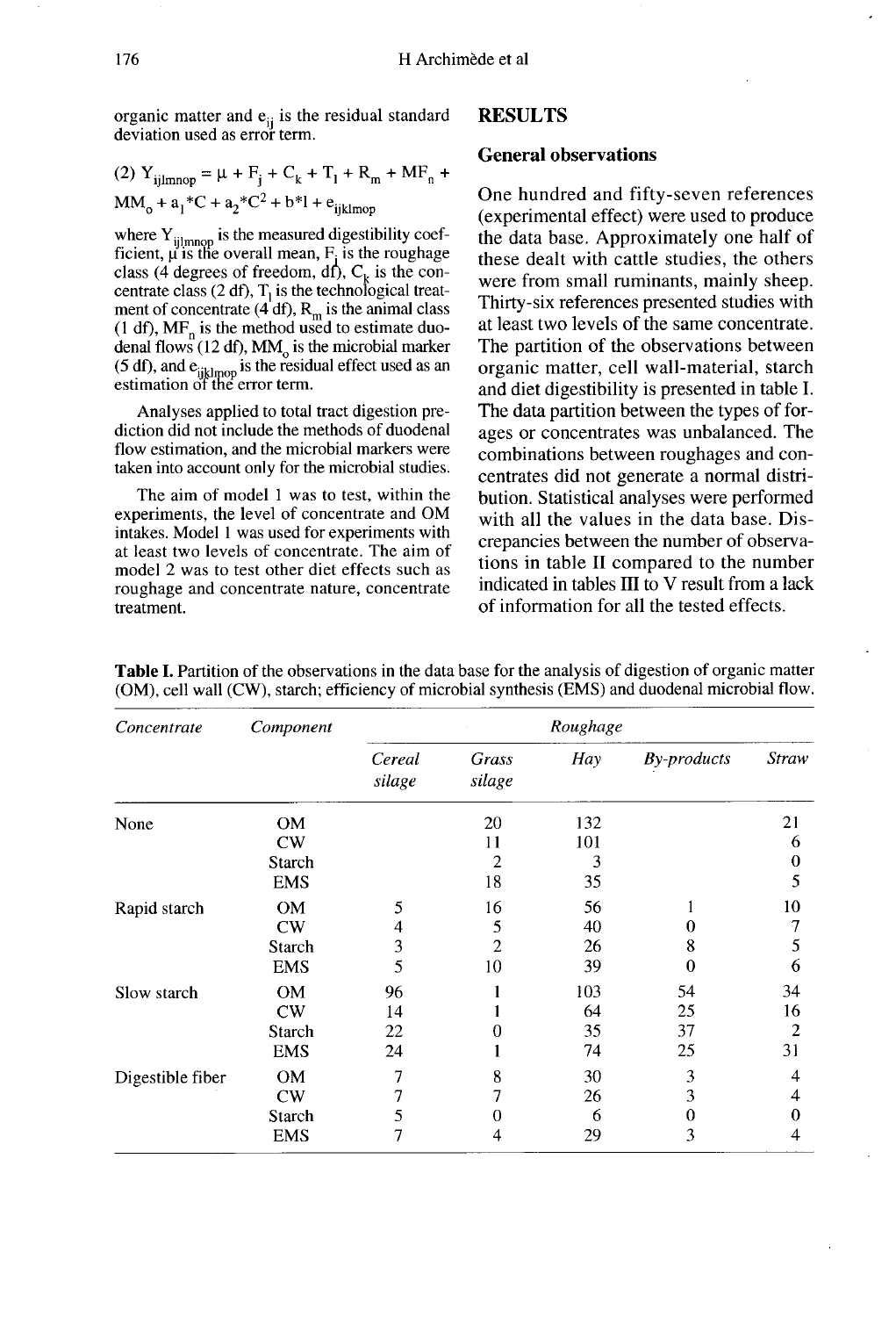|                                                                             | Number of observations | Mean  | Standard error |
|-----------------------------------------------------------------------------|------------------------|-------|----------------|
| Organic matter (OM)                                                         |                        |       |                |
| Ruminal digestion (%) RDom                                                  | 553                    | 45.16 | 11.02          |
| Total tract digestion (%) TTDom                                             | 553                    | 69.67 | 10.38          |
| Post-ruminal digestion $(\%)$                                               | 553                    | 24.51 | 12.33          |
| Digestible OM digested in rumen $(\%)$                                      | 553                    | 64.66 | 8.70           |
| Cell wall (CW)                                                              |                        |       |                |
| Ruminal digestion (%) RDcw                                                  | 348                    | 47.04 | 17.73          |
| Total tract digestion (%) TTDcw                                             | 348                    | 58.20 | 14.78          |
| Post-ruminal digestion $(\%)$                                               | 348                    | 11.15 | 18.49          |
| Digestible CW digested in rumen $(\%)$                                      | 348                    | 78.76 | 8.10           |
| Starch (St)                                                                 |                        |       |                |
| Ruminal digestion (%) RDst                                                  | 140                    | 74.10 | 16.21          |
| Total tract digestion (%) TTDst                                             | 140                    | 93.24 | 7.57           |
| Post-ruminal digestion $(\%)$                                               | 140                    | 18.44 | 14.42          |
| Digestible starch digested in rumen $(\%)$                                  | 140                    | 80.47 | 16.30          |
| Microbial nitrogen                                                          |                        |       |                |
| Efficiency of microbial synthesis (EMS) <sup>a</sup>                        | 320                    | 23.33 | 9.28           |
| Proportion of microbial nitrogen flowing in<br>duodenum (g/kg $LW^{0.75}$ ) | 289                    | 0.55  | 0.16           |

Table II. Mean values of rumen and total tract digestion.

<sup>a</sup>: (g/kg of OM truly digested in the rumen)

# Total tract and ruminal organic matter . digestion

The mean values of rumen and the total tract OM digestibility (RDom, TTDom) are presented in table II. Figure 1a shows the TTDom data from studies using at least two levels of concentrate. The TTDom increases with the concentrate level as illustrated by equation 1a (table III). The mean effect of C on TTDom is quadratic. Moreover, for the same level of concentrate, there are large variations in the TTDom from one trial to another as shown by figure la. The TTDom decreases by 1 point for each 10 g increase variations in the T<br>another as shown b<br>decreases by 1 poin<br>in OMI/kg LW<sup>0.75</sup>.

The residual standard error of model 2 (table IV) is high, indicating that some important causative factors other than nature of roughage and concentrate, type of ani-

mal, level of intake, have not been taken into account in this model.

The trials based on grass silage give the highest TTDom values, when compared with the hay or straw-based rations. The concentrates RS, SS and DF increase the TTDom by 6.6, 8.8 and 10.8 points respectively.

The RDom increases with the level of concentrate (fig lb, equ lb). For the same level of concentrate in the diet, the effect of the concentrate on the RDom represents 57% of the TTDom. The standard deviation of  $\alpha$ <sub>i</sub> indicates, when compared to TTDom  $(7.71 \text{ vs } 5.51)$ , a higher variation between trials. Model 2 (table V) shows that the method of duodenal flow determination is an important source of experimental variation (24%). The interactions between the nature of roughage and concentrate, the nature of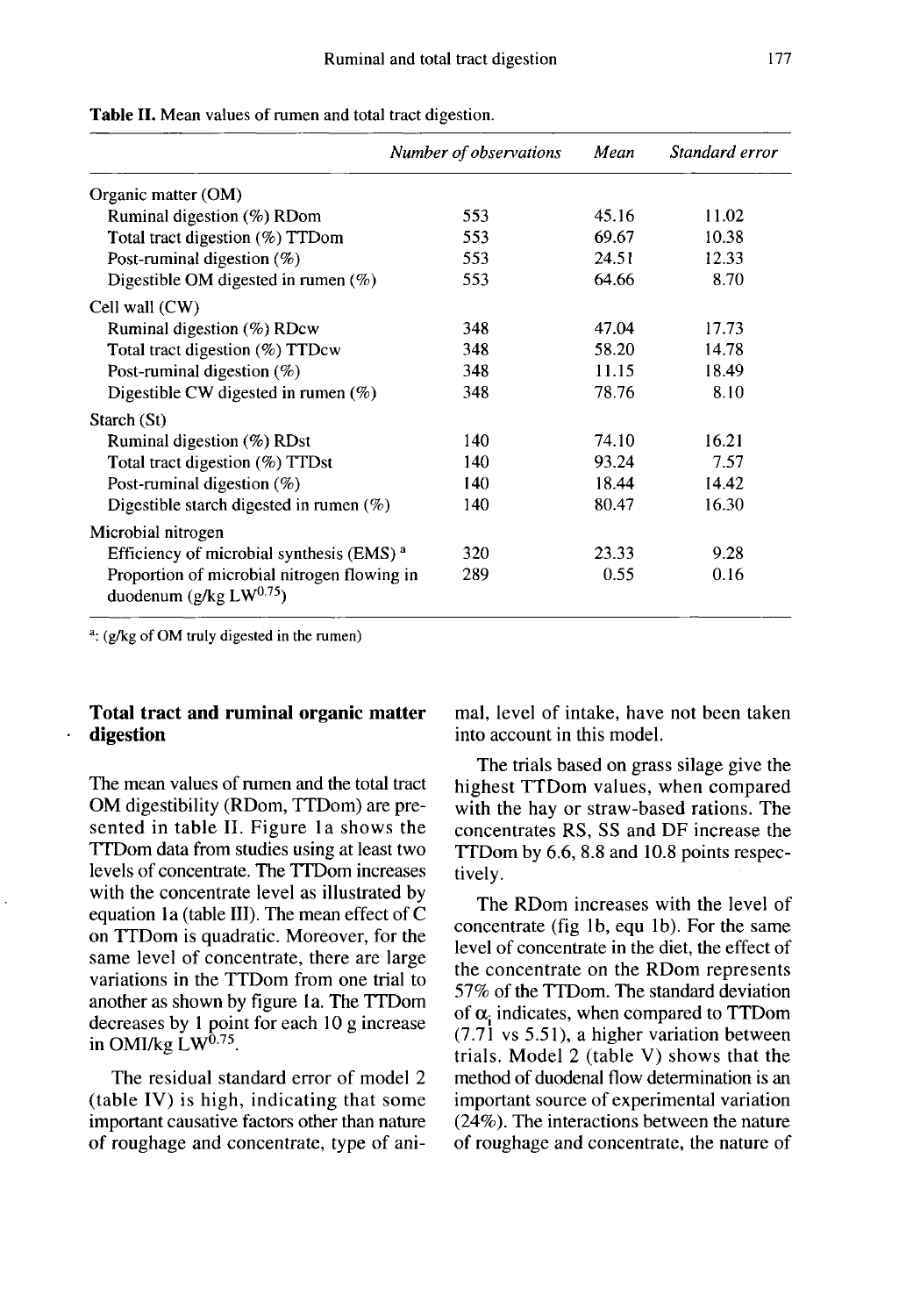Table III. Effect of the level of concentrate (C) and organic matter ingested (OMI) on digestion. Equations of prediction of the total tract (TTD), ruminal (RD) and intestinal (ID) digestion of organic matter, cell wall and starch; prediction of efficiency of microbial synthesis (EMS) and the duodenal flows of microbial nitrogen (Nmic).

| Organic matter (om)                                                                                                                         |
|---------------------------------------------------------------------------------------------------------------------------------------------|
| 1a) TTDom = $63.74 \text{ (+}2.71) - 0.10 \text{ (+}0.026)^*$ OMI - $11.58 \text{ (+}5.30)^* \text{C}^2 + 34.38 \text{ (+}4.94)^* \text{C}$ |
| $(\text{ref} = 36, n = 157, r^2 = 0.87, \text{rsd} = 4.76, P = 0.0001)$                                                                     |
| 1b) RDom = 43.10 ( $\pm$ 3.28) – 0.072 ( $\pm$ 0.031)*OMI + 19.01 ( $\pm$ 2.12)*C                                                           |
| $(\text{ref} = 36, n = 157, r^2 = 0.77, \text{rsd} = 5.90, P = 0.0001)$                                                                     |
| 1c) IDom = 19.18 ( $\pm 2.19$ ) – 10.17 ( $\pm 4.31$ )*C <sup>2</sup> + 13.77 ( $\pm 3.94$ )*C                                              |
| $(\text{ref} = 36, n = 157, r^2 = 0.82, \text{rsd} = 3.94, P = 0.0001)$                                                                     |
| Cell wall (cw)                                                                                                                              |
| 2a) TTDcw = 55.76 ( $\pm$ 4.15) – 19.67 ( $\pm$ 8.93)*C <sup>2</sup> + 15.61 ( $\pm$ 8.10)*C                                                |
| $(\text{ref} = 30, n = 132, r^2 = 0.75, \text{rsd} = 7.42, P = 0.0001)$                                                                     |
| 2b) RDcw = 48.8 (±5.87) – 37.65 (± 12.62)* $C^2$ + 20.90 (±11.45)*C                                                                         |
| $ref = 30, n = 132, r^2 = 0.64, rsd = 10.52, P = 0.0001$                                                                                    |
| 2c) IDcw = $5.47 (\pm 3.66) + 10.39 (\pm 2.67)^*C$                                                                                          |
| $(\text{ref} = 30, n = 132, r^2 = 0.55, \text{rsd} = 6.92, P = 0.0001)$                                                                     |
| 2d) IDcw = $6.21 (\pm 3.45) + 13.03 (\pm 2.88)^*C^2$                                                                                        |
| $ref = 30, n = 132, r2 = 0.57, rsd = 6.76, P = 0.0001$                                                                                      |
| 2e) RDcw/TTDcw = $88.72 \ (\pm 7.28) - 26.21 \ (\pm 6.08)^*C^2$                                                                             |
| $ref = 30, n = 132, r2 = 0.59, rsd = 14.28, P = 0.0001$                                                                                     |
| 2f) RDcw/TTDcw = $89.97 \ (\pm 7.75) - 20.25 \ (\pm 5.65)^*C$                                                                               |
| $ref = 30, n = 132, r^2 = 0.57, rsd = 14.63, P = 0.0001$                                                                                    |
| Starch (st)                                                                                                                                 |
| 3a) RDst = 74.51 ( $\pm$ 5.90) + 11.82 ( $\pm$ 4.04)*C <sup>2</sup>                                                                         |
| $(\text{ref} = 15, n = 61, r^2 = 0.65, \text{rsd} = 0.10, P = 0.0001)$                                                                      |
| 3b) RDst = $68.20 \ (\pm 7.10) + 12.38 \ (\pm 6.84)^{\ast}C^2$                                                                              |
| (slowly degradable starch, ref = 9, $n = 36$ , $r^2 = 0.55$ , rsd = 9.54, $P = 0.006$ )                                                     |
| 3c) RDst/TTDst = 78.94 ( $\pm$ 6.54) + 7.92 ( $\pm$ 4.47)*C <sup>2</sup>                                                                    |
| $ref = 15, n = 61, r2 = 0.60, rsd = 10.13, P = 0.0001$                                                                                      |
| 3d) IDst = 19.96 ( $\pm$ 5.68) – 7.45 ( $\pm$ 3.88)*C <sup>2</sup>                                                                          |
| $ref = 15, n = 61, r2 = 0.64, rsd = 8.79, P = 0.0001$                                                                                       |
| Efficiency of microbial synthesis                                                                                                           |
| 4a) EMS = 20.66 (±2.59) – 23.33 (±5.86)* $C^2$ + 18.40 (± 5.82)*C                                                                           |
| $ref = 25, n = 75, r2 = 0.84, rsd = 3.62, P = 0.0001$                                                                                       |
| Microbial nitrogen                                                                                                                          |
| 4b) Nmic = $0.22 (\pm 0.22) + 0.010 (\pm 0.003)^*$ OMI – $0.382 (\pm 0.24)^*$ C <sup>2</sup> + $0.386 (\pm 0.251)^*$ C                      |

TTD, RD, ID are expressed in %; EMS is expressed in g of nitrogen / kg of organic matter truly digested in the rumen; OMI and Nmic are expressed in  $g/LW^{0.75}$ ; C varies between 0 to 1.

 $(\text{ref} = 25, n = 75, r^2 = 0.98, \text{rsd} = 0.14, P = 0.0001)$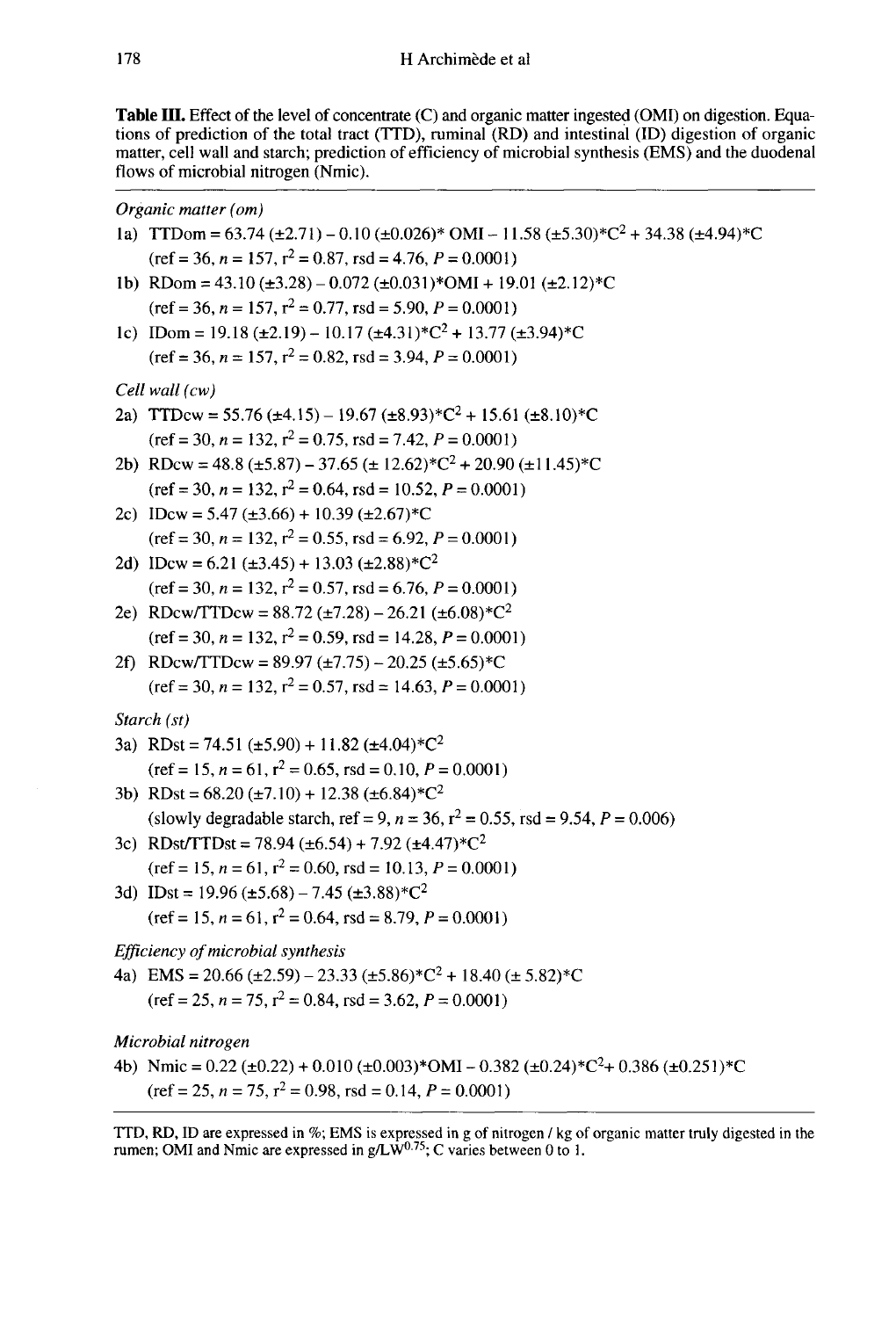|                                            |                  | Statistical parameter of OM |         |        |               |       | Statistical parameter of CM |              |               |                | Statistical parameter of starch |              |
|--------------------------------------------|------------------|-----------------------------|---------|--------|---------------|-------|-----------------------------|--------------|---------------|----------------|---------------------------------|--------------|
|                                            | ≳                | $R^2(I)$                    | Effect  | P(2)   | $\geq$        | Ķ     | Effect                      | $\mathbf{a}$ | $\geq$        | Ř              | Effect                          | $\mathbf{a}$ |
| Model                                      | 546              | 0.50                        |         | 0.0001 | 340           | 0.42  |                             | 0.0001       | 162           | 0.43           |                                 | 0.0001       |
|                                            |                  | 7.47                        |         |        |               | 11.38 |                             |              |               | 5.87           |                                 |              |
| Intercept (4)                              |                  |                             | 48.5    | 0.0001 |               |       | 70.1                        | 0.0001       |               |                | 77.2                            |              |
| OM intake (5)                              |                  | 11.00                       | $-0.06$ | 0.0001 |               | 21.00 | $\overline{q}$              | 0.0001       |               |                |                                 | <b>SN</b>    |
| Level of concentrate                       |                  | 10.00                       |         |        |               | 9.00  |                             |              |               |                |                                 | <b>S</b>     |
| linear effect                              |                  |                             | 37.0    | 0.0001 |               |       | 42.3                        | 0.0126       |               |                |                                 |              |
|                                            |                  |                             | $-12.8$ | 0.1238 |               |       | $-44.7$                     | 0.0036       |               |                |                                 |              |
| quadratic effect<br>Concentrate nature (6) |                  | 7.00                        |         | 0.0086 |               | 10.00 |                             | 0.0001       |               | 30.00          |                                 | 0.0001       |
| Rapid starch                               | 89               |                             | 6.6     | 0.0823 | 57            |       | $-11,9$                     | 0.0147       | $\mathcal{E}$ |                | 29.0                            | 0.0001       |
| Slow starch                                |                  |                             | 8.8     | 0.0048 | 120           |       | $-8.9$                      | 0.0455       | $\frac{8}{2}$ |                | 0.0                             |              |
| Digestible fiber                           | 23<br>52         |                             | 10.8    | 0.0230 | $\mathcal{A}$ |       |                             | 0.4935       |               |                |                                 |              |
| Concentrate treatment                      |                  |                             |         | 8N     |               |       |                             | <b>SN</b>    |               | 29.00<br>26.00 |                                 | 0.0001       |
| Roughage nature                            |                  | 15.00                       |         | 0.0001 |               | 10.00 |                             | 0.0013       |               |                |                                 | 0.0001       |
| Cereal silage                              |                  |                             |         | 0.2575 | 25            |       | 2.0                         | 0.5519       |               |                |                                 |              |
| Grass silage                               |                  |                             | 23.8    | 0.0001 |               |       | 14                          | 0.7201       |               |                |                                 |              |
| Hay                                        |                  |                             | 14.3    | 0.0001 | $24$<br>$231$ |       |                             | 0.0372       |               |                |                                 |              |
|                                            | <b>ន ម ភ្ល ន</b> |                             | $-17.8$ | 0.0023 | 28            |       | $-9,9$                      | 0.0035       |               |                |                                 |              |
| By products<br>Straw                       | $\degree$        |                             | 0.0     |        | 33            |       | 0.0                         |              |               |                |                                 |              |
| Cell wall nature                           |                  |                             |         |        |               | 50.00 |                             | 0.0001       |               |                |                                 |              |
|                                            |                  |                             |         |        |               |       | 0.0                         |              |               |                |                                 |              |
| NDF<br>ADF                                 |                  |                             |         |        |               |       | $-2.7$                      | 0.1412       |               |                |                                 |              |
| ADF-ADL                                    |                  |                             |         |        |               |       | 18.9                        | 0.0001       |               |                |                                 |              |

Ruminal and total tract digestion

179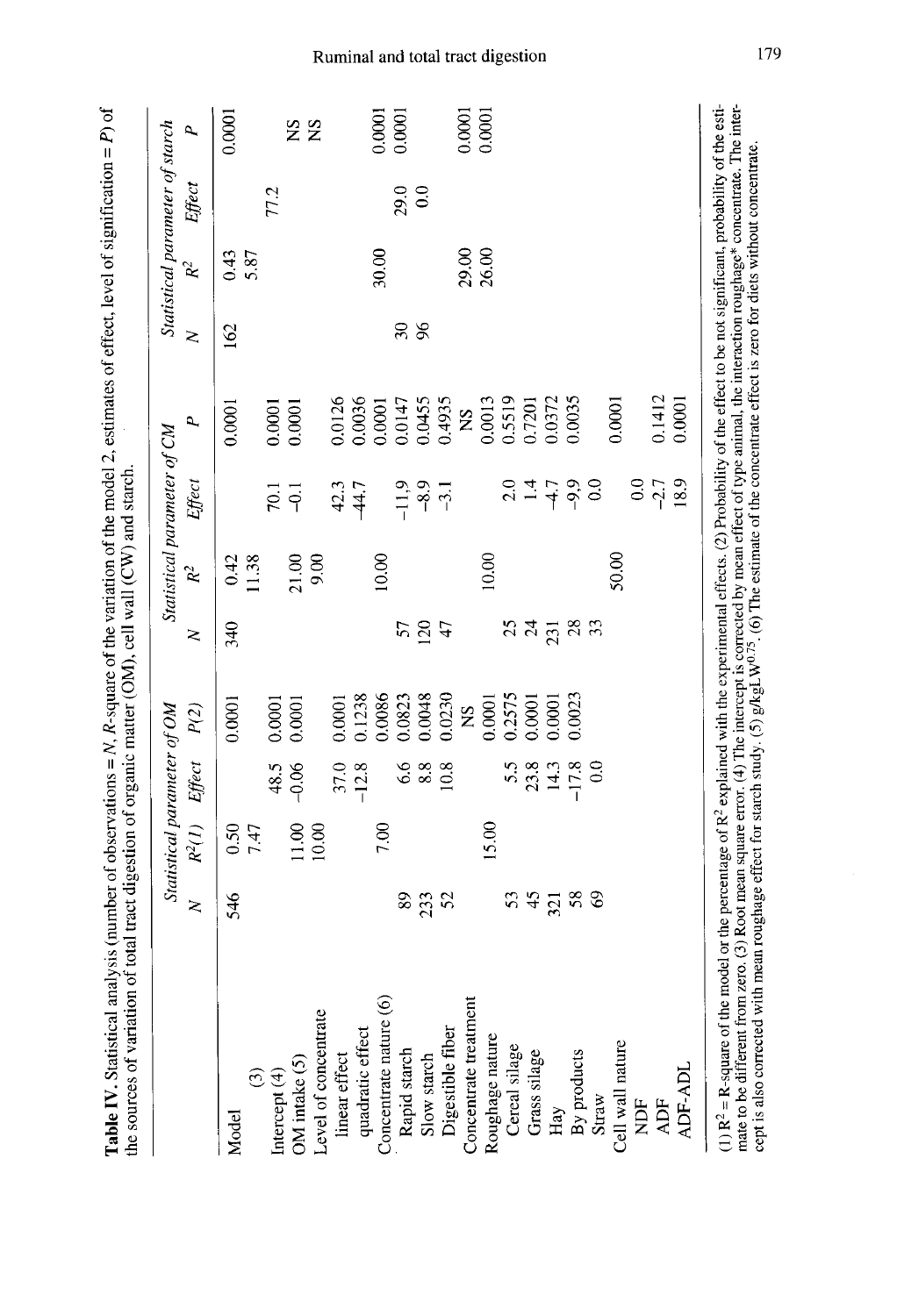

Fig 1a, b, c, d. Effect of nature [rapidly degradable starch,  $(A)$ ; slowly degradable starch,  $(\le)$ , digestible fiber  $(\blacksquare)$  and level of concentrate on total tract (TTDom), ruminal (RDom), intestinal (IDom) digestion of organic matter, and ruminal digestion of digestible organic matter (RDom)].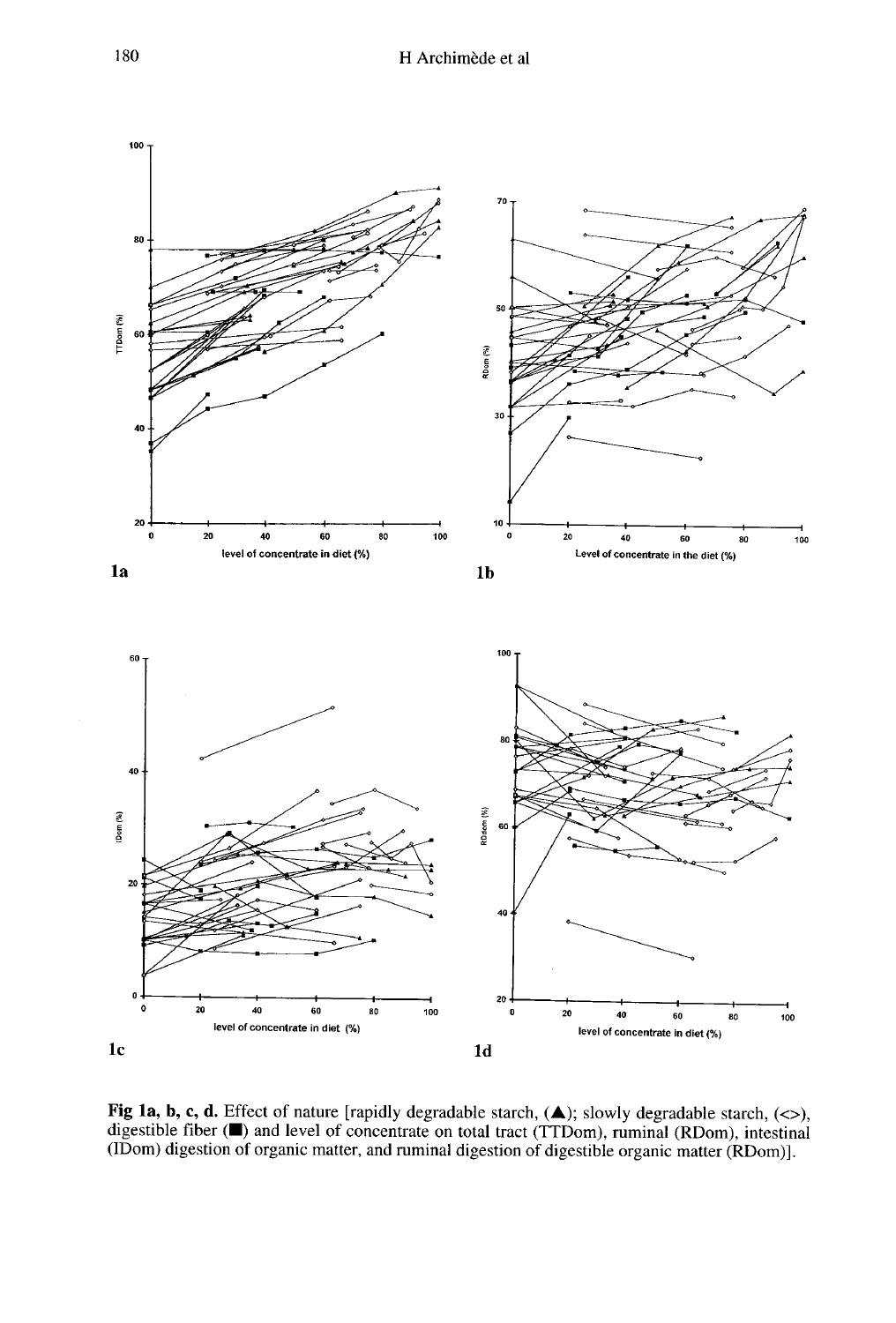|                                                                                                               |              | Statistical parameter of OM |                |        |              |       | Statistical parameter of CW |                |                 | Statistical parameter of starch |                  |           |
|---------------------------------------------------------------------------------------------------------------|--------------|-----------------------------|----------------|--------|--------------|-------|-----------------------------|----------------|-----------------|---------------------------------|------------------|-----------|
|                                                                                                               | $\geq$       | $R^2(I)$                    | Effect         | P(2)   | ≳            | Ķ     | Effect                      | ٩              | $\geq$          | $\approx$                       | <b>Effect</b>    | P         |
| Model                                                                                                         | 546          | 0.37                        |                | 0.0001 | 340          | 0.52  |                             | 0.0001         | 162             | 0.66                            |                  | 0.0001    |
|                                                                                                               |              | 8.99                        |                |        |              | 12.46 |                             |                |                 | 9.78                            |                  |           |
| Intercept $(4)$                                                                                               |              |                             | 32.0           | 0.0001 |              |       | 63.1                        | 0.0001         |                 |                                 | 77.2             | 0.0001    |
| OM intake (5)                                                                                                 |              |                             | $\overline{a}$ | 0.0001 |              | 16.00 | $-9.2$                      | 0.0001         |                 |                                 |                  | <b>SZ</b> |
| Level of concentrate                                                                                          |              | $16.00$<br>22.00            |                | 0.0001 |              | 10.00 |                             |                |                 |                                 |                  |           |
| linear effect                                                                                                 |              |                             | 15.3           | 0.0001 |              |       | 48.9                        | 0.0127         |                 |                                 |                  |           |
| quadratic effect                                                                                              |              |                             |                |        |              |       | $-65.3$                     | 0.0020         |                 |                                 |                  |           |
|                                                                                                               |              | 2.00                        |                | 0.2038 |              | 5.00  |                             | 0.0001         |                 | 4.2                             |                  | 0.0189    |
| Concentrate nature (6)<br>Rapid starch                                                                        | 89           |                             | 12.4           | 0.0016 | 57           |       | $-13.1$                     | 0.0196         | $\mathfrak{S}0$ |                                 | 12.0             | 0.2538    |
| Slow starch                                                                                                   | 233          |                             | 11.5           | 0.0001 | 120          |       |                             | 0.2045         | 96              |                                 | $\overline{0.0}$ |           |
| Digestible fiber                                                                                              |              |                             | 9.6            | 0.0621 | 47           |       | $-6.7$                      | 0.3314         |                 |                                 |                  |           |
| Concentrate treatment                                                                                         |              |                             |                | SN     |              |       |                             | $\overline{S}$ |                 | 40.00                           | a                | 0.0001    |
| Roughage nature                                                                                               |              | 7.00                        |                | 0.0001 |              | 000   |                             | 0.0046         |                 | 12.00                           |                  | 0.0033    |
| Cereal silage                                                                                                 |              |                             | 7.8            | 0.0001 | 25           |       |                             | 0.7803         |                 |                                 |                  |           |
| Grass silage                                                                                                  |              |                             | 19.1           | 0.1861 |              |       |                             | 0.5721         |                 |                                 |                  |           |
| $\text{Hay}$                                                                                                  | 342          |                             | 11.7           | 0.0001 | $rac{3}{23}$ |       | $-3.2$<br>$-9.8$            | 0.0103         |                 |                                 |                  |           |
| $\begin{tabular}{c} \bf By products \\ \bf Starw \\ \bf Cell wall nature \\ \bf MDF \\ \bf ADF \end{tabular}$ | $rac{8}{69}$ |                             | $-15.1$        | 0.0421 | 28           |       | $-11.2$                     | 0,0065         |                 |                                 |                  |           |
|                                                                                                               |              |                             | 0.0            |        |              |       | 0.0                         |                |                 |                                 |                  |           |
|                                                                                                               |              |                             |                |        |              | 24.00 |                             | 0.0001         |                 |                                 |                  |           |
|                                                                                                               |              |                             |                |        |              |       | 0.0                         |                |                 |                                 |                  |           |
|                                                                                                               |              |                             |                |        |              |       | $-3.7$                      | 0.1100         |                 |                                 |                  |           |
| ADF-ADL                                                                                                       |              |                             |                |        |              |       | 18.2                        | 0.0001         |                 |                                 |                  |           |
| Duodenal flow method                                                                                          |              | 24.00                       |                |        |              | 32.00 |                             |                |                 | 37.00                           |                  |           |

Ruminal and total tract digestion

181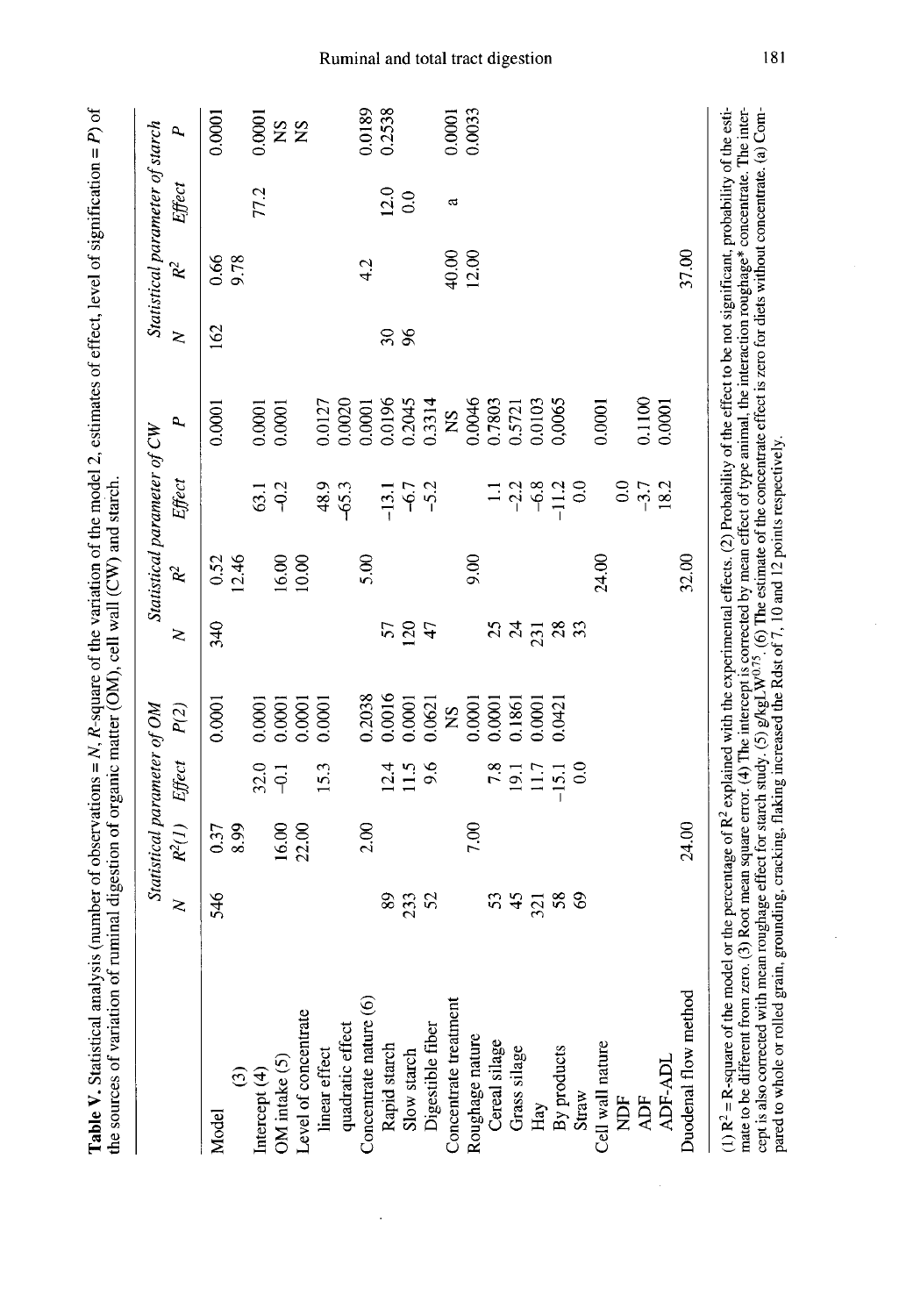the roughage and the nature of the concentrate respectively explain 29%, 7% and 2% of the experimental source of variation. The level intake effect value is 30% higher in the rumen compared to the total digestive tract.

Figure lc indicates that the intestinal OM digestion varies largely from one trial to another. There is a quadratic increase in the intestinal digestion of organic matter with the level of concentrate in the diet as indicated with the equation 1c (table III). There are large variations in the proportion of digestible organic matter digested in the rumen (fig 1d, equ 2e and 2f).

## Total tract and rumen digestion of cell wall material

This part of the data base contains 348 results from 113 trials. The mean values of the rumen (RDcw) and total tract digestibility of cell wall material (TTDcw) are presented in table II. Large variations in TTDcw were observed for the same concentrate level (fig 2a). The standard deviation of  $\alpha_i$  $(\pm 11.39)$  of model 1 confirmed the large variations in TTDcw between trials. Equation 2a (table III) illustrates a quadratic effect of concentrate level on TTDcw. The maximum value of TTDcw occurred with a level of about 40% concentrate in the diet. Model 2 showed that these variations can be largely explained (50% of the total variance) by the analytical cell wall criteria. The nature of the roughage or concentrate, explained about 10% of the total variation of TTDcw. Digestion was lower with straw and raw material. The concentrate decreases the TTDcw by about 3, 8 and 11 points for DF, SS and RS, respectively.

The adjustments of the RDcw data (fig 2b) with model 1 produced equation 2b (table III). As for TTDcw, there is a quadratic effect of concentrate level on RDcw. The marginal influence of an increase in C is higher for RDcw than for TTDcw, however, it decreases at a higher rate as shown by the value of the quadratic coefficients of C (20.9 vs 15.6). Consequently, the maximal RDcw was achieved with a lower incorporation of concentrate when compared to TTDcw (28% vs 40%). The effect of the method used to measure the duodenal flow and the dietary factors (the nature of the concentrate and the roughage, level of intake) explain 32% and 40% of the experimental variations respectively (table V). The effect of the analytical nature of CW on its digestibility was equivalent for TTDcw and RDcw. The presence of RS, SS and DF in the diet decreased the RDcw. The intake level effect value is 20% higher in the rumen compared to the total digestive tract. The presence of RS, SS and DF in the diet decreased the RDcw by 12, 9 and 3 points respectively. The intestinal digestibility of CW (IDcw) is generally low  $(11.2 \pm 8.1\%)$ . For most of the trials with at least two levels of concentrate (fig 2b), there was initially an increase in intestinal CW digestibility with an increasing incorporation of concentrate. The equation 2c (table III) shows a quadratic increase of one point in IDcw for a 10% increase in concentrate level. Figure 2d and equation 2d illustrate the effect of the level of concentrate on ruminal digestion of digestible CW. CW material is mainly digested in the rumen (80%). Intestinal digestion increases with the level of concentrate but remains inferior to 20% of the total digestible CW (when  $C = 1$ ) whereas RDcw decreases by 30%. The RDcw is 6% higher with cattle compared to small ruminant whereas no difference was observed between animal species for TTDw.

# Total tract and ruminal digestion of starch

The mean values for starch digestion are presented in table II. The mean value for total tract digestion (TTDst) is 93.3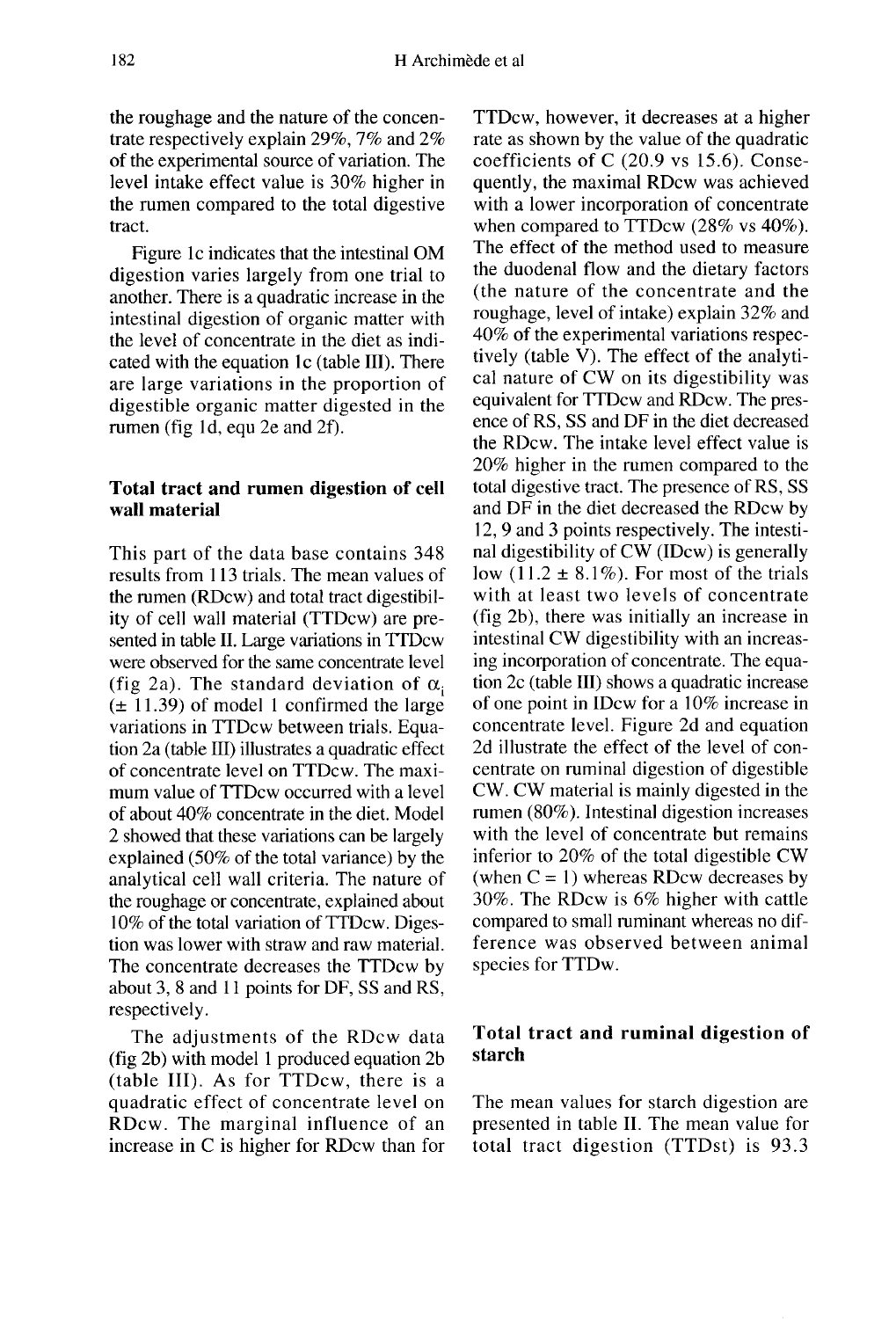

Fig 2a, b, c, d. Effect of nature [rapidly degradable starch, (A); slowly degradable starch, (<>), digestible fiber  $(\blacksquare)$  and level of concentrate on total tract (TTDcw), ruminal (RDcw), intestinal (IDcw) digestion of cell wall, and ruminal digestion of digestible cell wall (RDdcw)].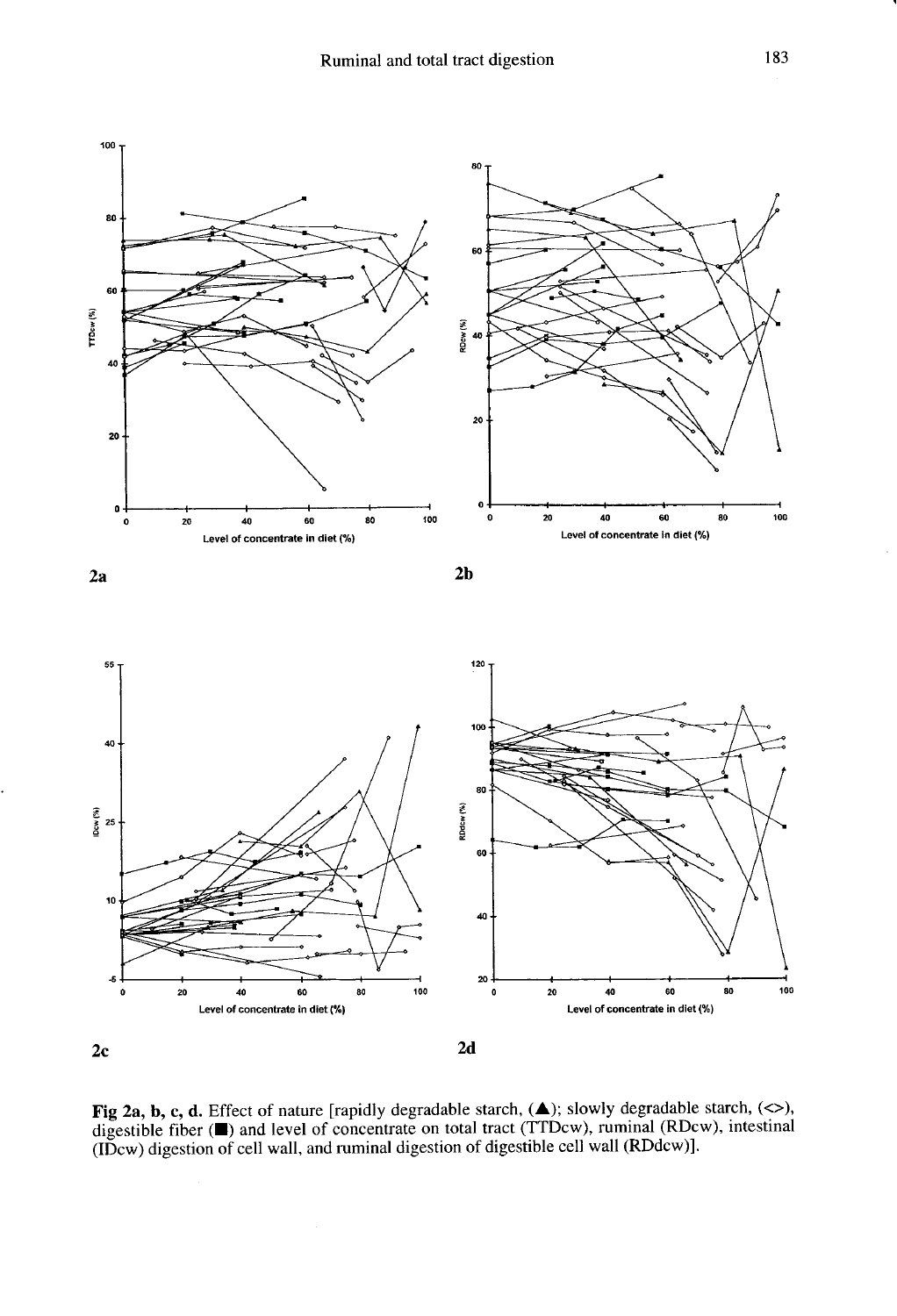$(\pm 7.5\%)$ . No variation or only small variations in RD for starch (RDst) were observed with increasing levels of RS concentrate contrary to what is noticed with SS (fig 3a).The amount of ruminal digestion of starch increases with the level of concentrate (equ 3a, table III). The effect of the level of concentrate is the same when only SS concentrate is taken into account in equation 3b. The proportion of starch digested in the rumen increases with the level of concentrate (fig 3b, equ 3d, table III). As a consequence, the intestinal digestion of starch decreased with the level of concentrate (fig 3c, equ 3c, table III). Nevertheless, when SS concentrate only is taken into account in the equation, the effect of the concentrate level is not significant. Figure 3d indicates that the intestinal digestion of starch increases when the ruminal digestion decreases.

Table V shows that the RDst of SS is 12 points lower than RS for which the mean RDst is  $95.5 \ (\pm 0.9\%)$ . Nevertheless, technological treatment was the first dietary factor in RDst variation (64% of total variation). The method of duodenal flow determination explains 29% of the experimental variation. Compared to whole or rolled grain, treatment of cracking, grinding, flaking increased the RDst by 7, 9 and 12 points. The ruminal digestion of digestible starch remained very high (90.9)  $\pm$  0.8%) with RS while the contribution for SS was lower  $(77.2 \pm 17\%)$ .

#### Efficiency of microbial synthesis

The efficiency of microbial synthesis (EMS) is 23.5  $(\pm 9.3)$  g/kg OM truly fermented in the rumen (OMF). Figure 4, based on trials with more than one level of concentrate, reveals that the EMS initially increases, then decreases with higher levels of concentrate. Statistical analysis of these data confirms these tendencies as indicated in equation 4a (table III). Maximum EMS occurs for a concentrate level of about 40% of the diet. The SD value of the experimental effect  $(\alpha_i)$ , 7.88 g, shows that for the same level of concentrate there are large variations in EMS. The level of concentrate was not significant with model 2 in contrast to model 1. Model 2 (table VI) indicates a significant effect of concentrate nature. EMS is lower  $(-7 \text{ points})$ with RS compared to SS and DF.

### Microbial nitrogen flow

The mean value of the microbial nitrogen duodenal flow is 1.10 ( $\pm$ ) g/kg LW<sup>0.75</sup>. This value is equivalent to  $55.06 \pm 16.65$ % of the duodenal nitrogen flow. The microbial duodenal flow first increases then decreases with the level of concentrate. The optimum is around 50% of concentrate (equ 4b, table III). There is a tendency for the microbial duodenal flow to be lower (table VI) with the concentrate RS compare to SS and DF.

## DISCUSSION AND CONCLUSIONS

From a statistical point of view, this data base appears to be a non-orthogonal and an unbalanced design. This is usual in data analysis. The current objective was to quantify the main effects of the known qualitative and quantitative sources of variation.

Models of TTD analysis and prediction were systematically more accurate than those of RD, thus revealing a large unexplainable variability in the measurements of the latter. This difference is likely to be the consequence of an inability of some methods to accurately measure duodenal flow, as already mentioned by Sutton (1977, 1979) and Owens and Hanson (1992). In the present study, marker methods were one of the main factors of variation in the regression models applied to RD. Because of possible interactions between methods and other factors, the biological analysis of these statistical variations is questionable. Never-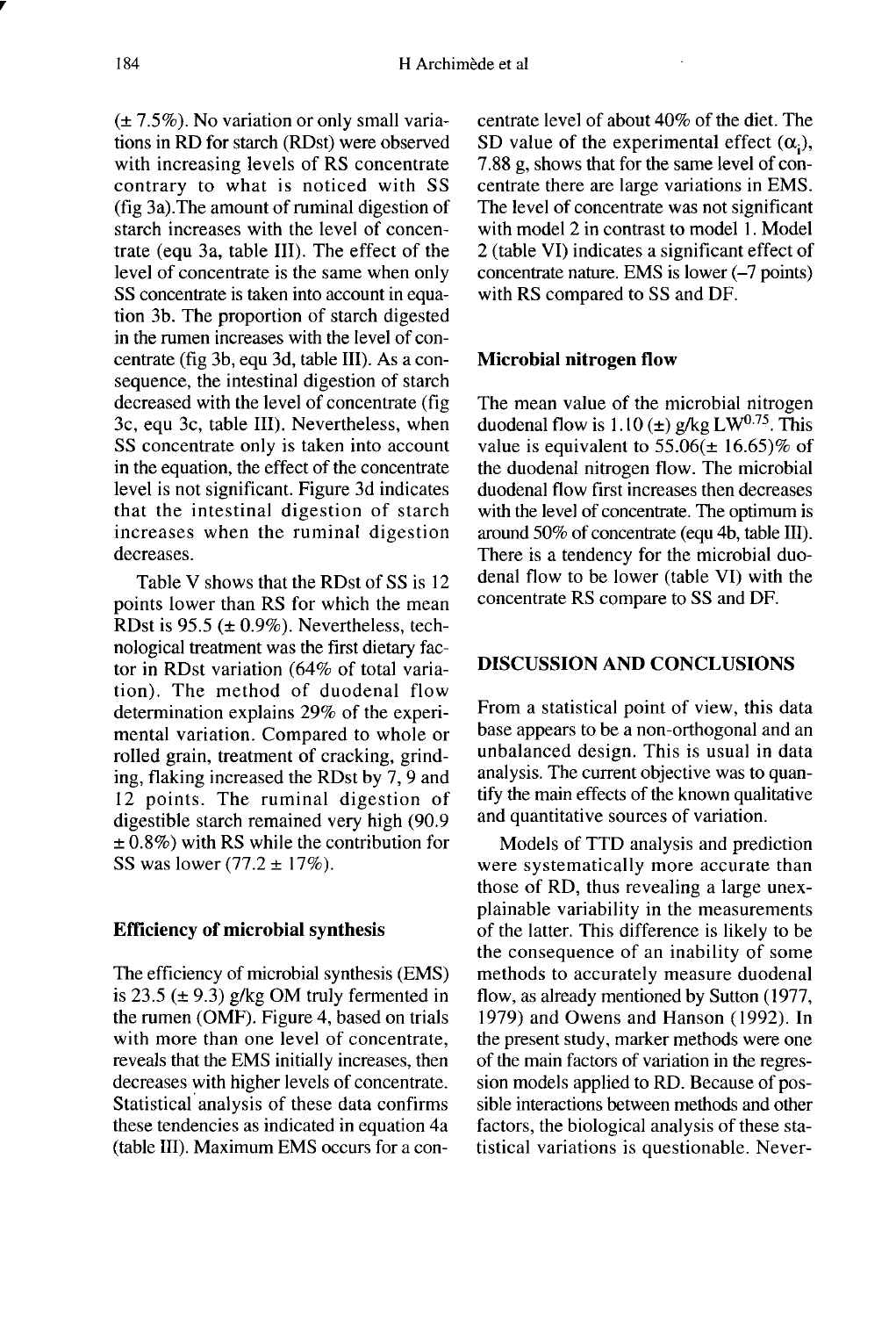

Fig 3a, b, c, d. Effect of nature [rapidly degradable starch,  $(\triangle)$ ; slowly degradable starch,  $(\blacksquare)$  and level of concentrate on ruminal (RDst), intestinal (IDst) digestion of starch, and ruminal digestion of digestible starch (RDdst)]. Variation of the partition of the starch digestion between the rumen and the intestines.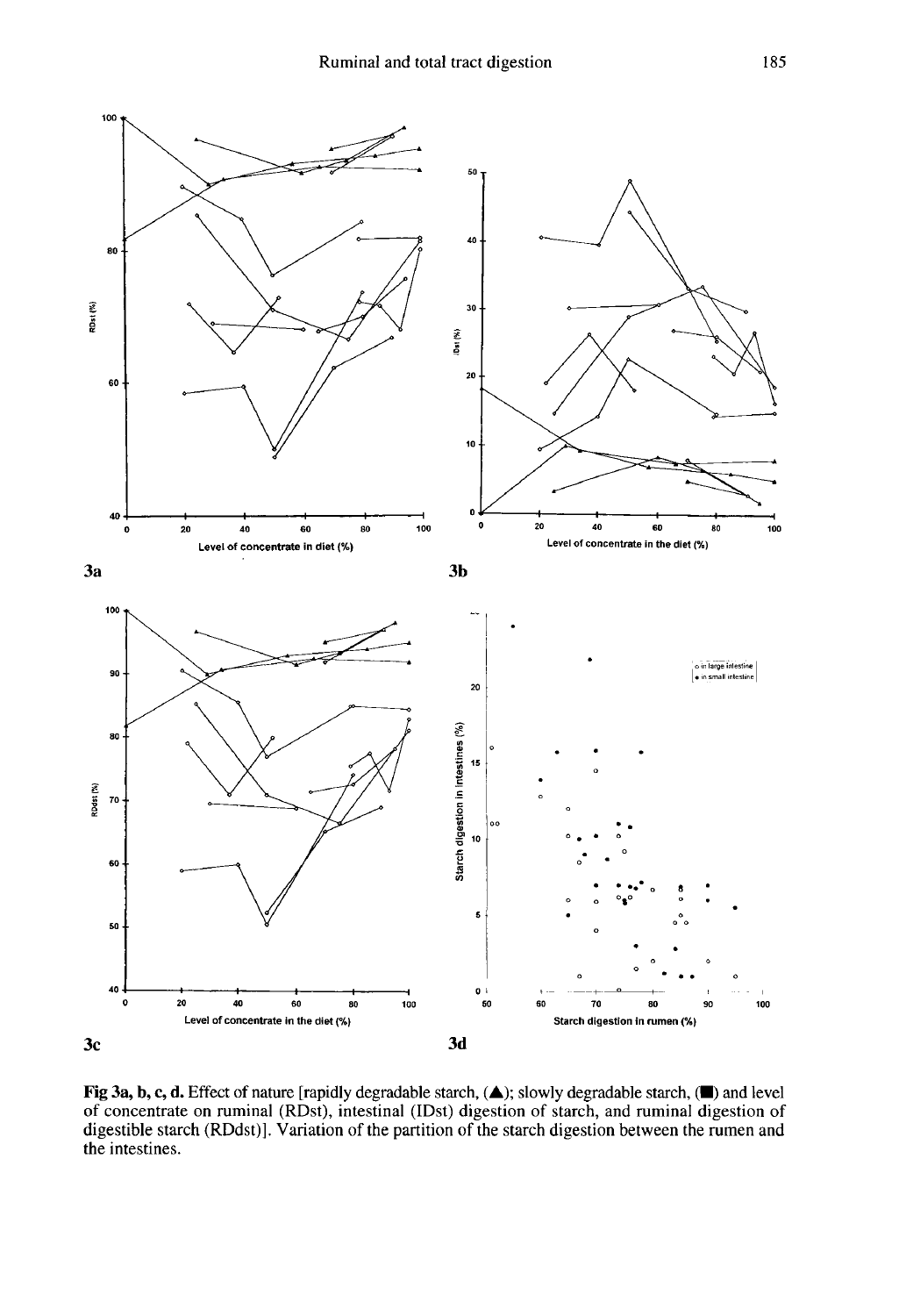

Fig 4. Effect of nature [rapidly degradable starch,  $(\triangle)$ ; slowly degradable starch,  $(\le)$ , digestible fiber  $(\blacksquare)$  and level of concentrate on the efficiency of microbial synthesis (EMS)].

theless the main effect of the method was used to correct the value of the mean (intercept in tables IV to VI). The different roughage types constitute a heterogenous class. A fresh grass category would have been interesting but it was not included in enough papers to create such a group. It appears that the hay group should be divided into legumes and grass but a preliminary statistical analysis rejected this hypothesis. Stage of growth of grass is an important factor of digestion variation that we did not take into account. The mean contribution of the stomachs to the total tract OM digestibilities was consistent with previous reviews (Armstrong and Beever, 1969; Armstrong and Smithard, 1979; Sutton, 1980). The current work shows however that this

relative contribution varies widely ( $cv =$ 20%). This result has some physiological consequences such as composition of the end-products of digestion and quantity of microbial nitrogen synthesized in the rumen. The large variations in TTDom between references were significant ( $P < 0.05$ ), and could be only partly explained by classic main factors such as concentrate level, nature of concentrate and roughage, type of animal and level of OM intake. All these influences were confirmed, with a lower significance, for the RDom values. This result is probably due to our classification system which was not optimum. Nevertheless this factor reveals the existence of other large and biological variabilities (retention time in the digestive tract, etc) in TTDom and RDom.

Cell wall forms a heterogeneous fraction. The cellulose (ADF-ADL) which does not include lignin is much more digestible. The CW data analysis confirmed the major contribution of the reticulo-rumen towards CW digestion which is approximately 90% for most of the rations. This emphasizes the importance of maximizing the ruminal digestion of cell wall constituents. More-<br>over, the value of 0.9\*TTDcw can be used next a main is mean more argument. The<br>CW data analysis confirmed the major con-<br>tribution of the reticulo-rumen towards CW<br>digestion which is approximately 90% for<br>most of the rations. This emphasizes the<br>importance of ma as a simple estimation of RDcw, at least for diets containing less than 50% concentrate. The increase of RDcw, between 0 and 28% of concentrate, may have several origins. It could be due to a better potential digestibility of CW for the concentrate. It is known however that CW potential digestibilities for some concentrates (barley, oats, etc) are lower than those of a good quality forage. The increase in CW digestibilities could also be obtained through improving the microbial activity when a moderate level of concentrate is used. It is likely that the decrease in RDcw for the higher level of concentrate results from digestive interactions (Michalet-Doreau and Sauvant, 1989; Berge and Dulphy, 1985, 1991). Such negative digestive interactions, are sometimes partially compensated (less than 14 points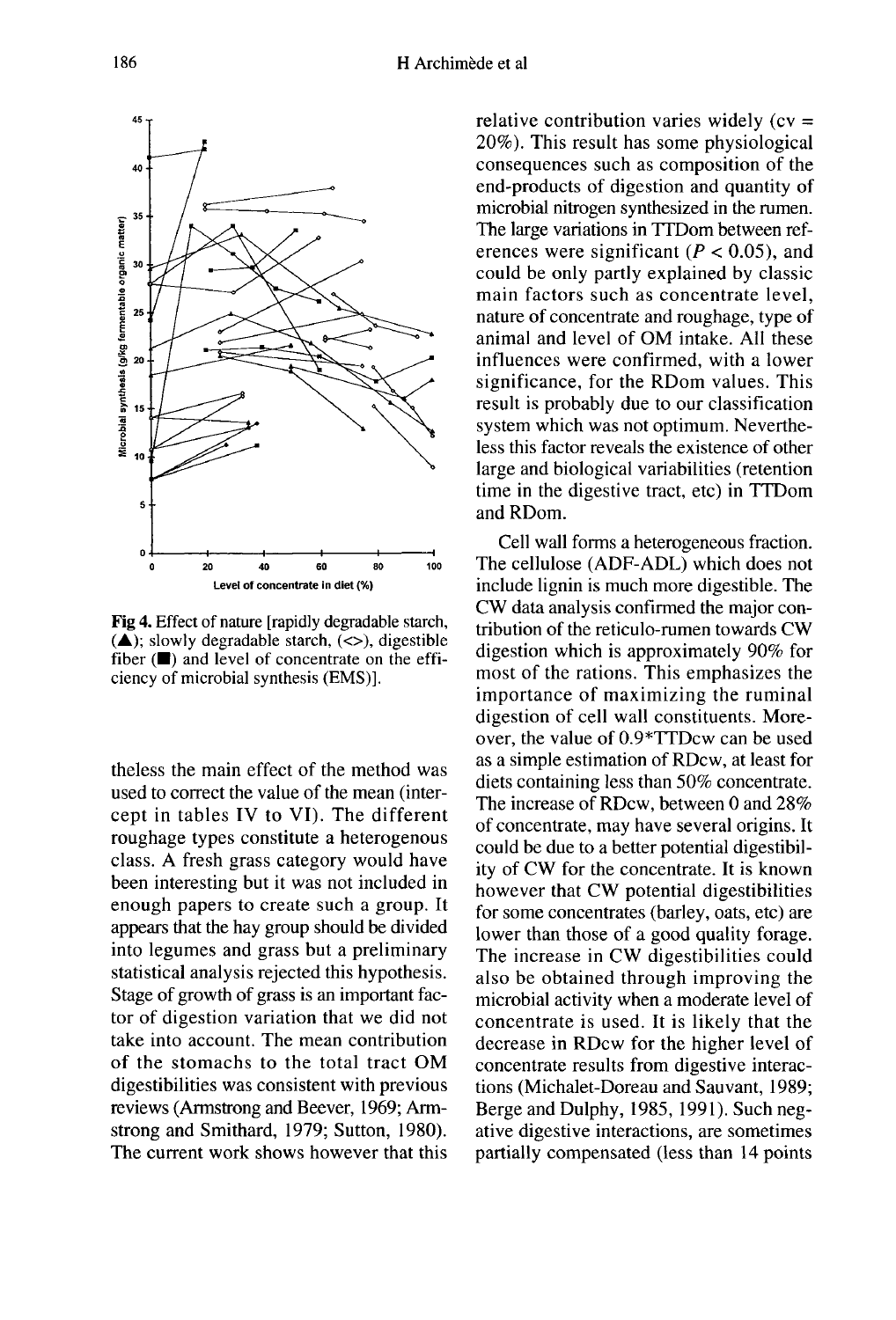| Model                  |     |          |        | Efficiency of microbial synthesis |     |       | Nitrogen microbial duodenal flow                  |        |
|------------------------|-----|----------|--------|-----------------------------------|-----|-------|---------------------------------------------------|--------|
|                        | N   | $R^2(I)$ | Effect | P(2)                              | N   | $R^2$ | <b>Effect</b><br>1.0<br>0.02<br>0.5<br>0.9<br>0.9 | P      |
|                        | 290 | 0.38     |        | 0.0001                            | 290 | 0.77  |                                                   |        |
| (3)                    |     | 7.91     |        |                                   |     | 0.35  |                                                   |        |
| Intercept $(4)$        |     |          | 1.2    | 0.0010                            |     |       |                                                   | 0.044  |
| $OM$ intake $(5)$      |     | 7.00     | 0.07   | 0.0836                            |     | 79.0  |                                                   | 0.0001 |
| Level of concentrate   |     |          |        | > 0.5                             |     |       |                                                   | > 0.5  |
| Concentrate nature (6) |     | 5.10     |        | 0.099                             |     | 1.00  |                                                   | 0.200  |
| Rapid starch           |     |          | 16.5   | 0.040                             |     |       |                                                   | 0.120  |
| Slow starch            |     |          | 23.1   |                                   |     |       |                                                   |        |
| Digestible fiber       |     |          | 23.1   |                                   |     |       |                                                   | 0.007  |
| Roughage nature        |     |          |        | > 0.5                             |     |       |                                                   | > 0.5  |
| Duodenal flow method   |     | 29.0     |        |                                   |     | 4.70  |                                                   |        |

**Table VI.** Statistical analysis (number of observations  $= n$ , R-square of the variation of the model, 2, estimates of effect, level of signification =  $P$ ) of the sources of variation of the efficiency of microbial synthesis and the microbial duodenal flow.

(1)  $R^2 = R$ -square of the model or the percentage of  $R^2$  explained with the experimental effects. (2) Probability of the effect to be not significant, probability of the estimate to be different from zero. (3) Root mean square error of the mean. (4) The intercept is corrected by mean effect of the interaction roughage\* concentrate, method to estimate duodenal flow, microbial marker. (5)  $g/kgLW^{0.75}$ , (6) The estimate of the concentrate effect is zero for diets without concentrate.

in this study) in the distal part of the gut. Such a substitute role of the hindgut has already been observed by Ullyatt et al (1975) for poor quality forages. Our results suggest that the substitute role is higher with small ruminants than with cattle. The influence of the nature of concentrate is highly significant for TTDcw and RDcw values. The depressive action of RS is higher than SS or DF probably because of ruminal acidity. The negative influence of the intake level on TTDcw and RDcw, as on TTDom and RDom, has already been mentioned by Blaxter et al (1956), Demarquilly and Andrieu (1987).

This data base confirms the large differences in ruminal starch digestibility (Sauvant et al 1994; Orskov 1986; Waldo 1973). The nature of the starch (RS vs SS) on one hand, and the technological treatment on the other hand, are the main factors of variation (Theurer, 1986; Rooney and Pflugfelder, 1986; Orskov, 1979). Moreover, this study indicates a positive relationship between the level of starch in the diets and the ruminal amylolytic capacity. Nevertheless, low ruminal digestion levels for starch are compensated in the intestines.

The values of EMS had the same variation range as the one indicated by Vérité et al (1986), Demeyer and Van Nevel (1986) and Durand (1989). The quadratic response of EMS according to the concentrate level was first noticed by Chamberlain and Thomas (1979) and Mathers and Miller (1981). Ramangasoavina and Sauvant (1993) first proposed a quadratic equation based on 49 values and 14 experiments carried out in dairy cows. An optimum EMS around 40% should indicate a balance between the growth potential and energy availabilities. The positive influence of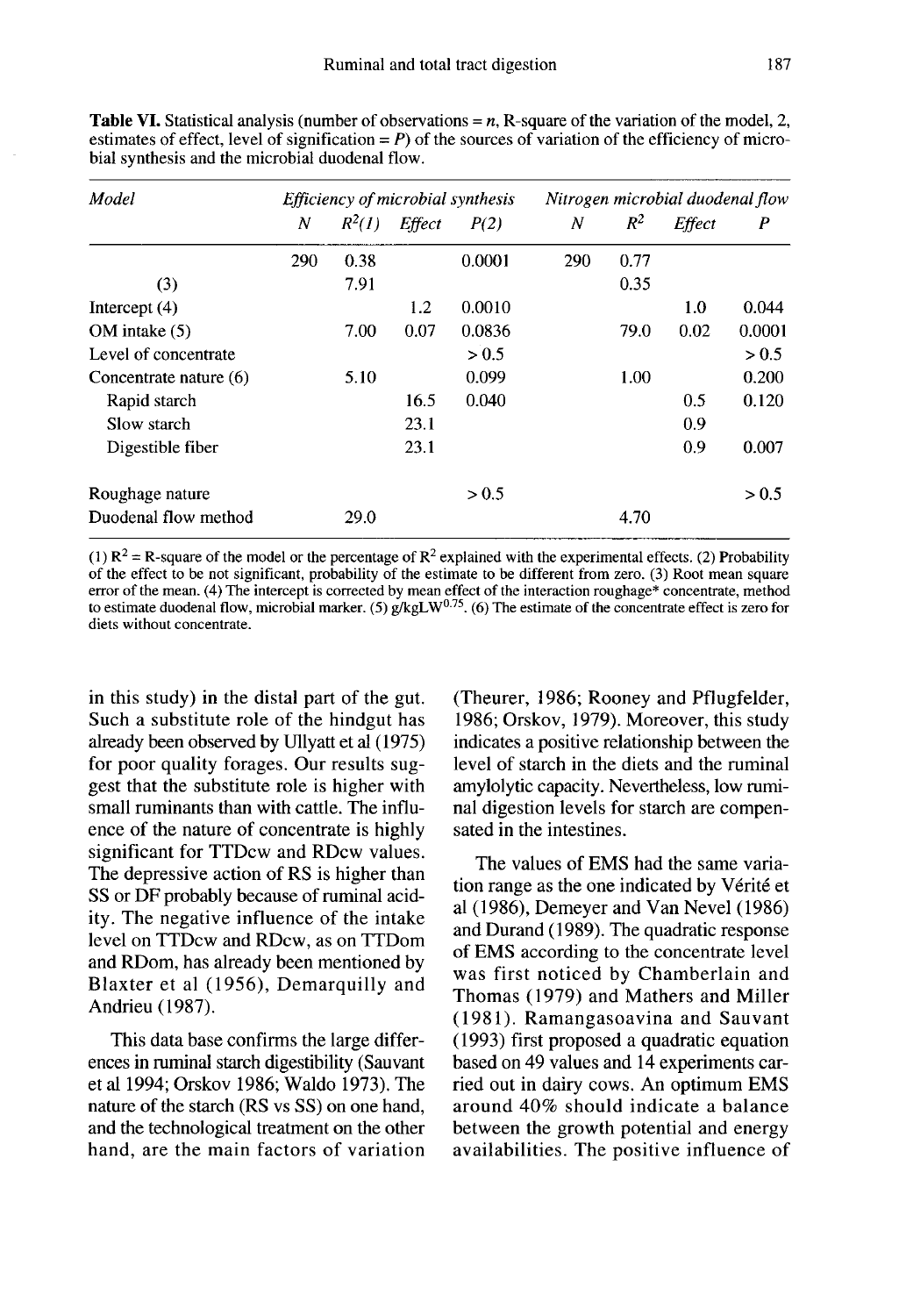intake level on EMS has already been indicated by Vérité et al (1986). This was consistent with the positive relationship observed between EMS and the liquid outflow rate observed by Van Nevel and Demeyer (1979). With a data base concerning only dairy cows, Ramangasoavina and Sauvant (1993) observed a mean increase in EMS of 0.97 gNm/kg OMF/kg of dry matter increase. Taking into account body size effect, the value that we found,<br>0.09 g Nm/kg OMF/g OMI/kg  $LW^{0.75}$ , is increase in EMS of 0.97 gNm/kg OMF/kg<br>of dry matter increase. Taking into account<br>body size effect, the value that we found,<br>0.09 g Nm/kg OMF/g OMI/kg LW<sup>0.75</sup>, is<br>consistent with the previous results. This consistent with the previous results. This effect of intake was the result of its positive influence on Nm flow (table VI) and its negative effect on RDom (table V). In contrast with the observations of Vérité et al (1986), there was no significant influence of the nature of the forage on EMS. Probably the different forage groups formed were too heterogeneous. To our knowledge, the influence of the type of concentrate on EMS had not, until recently, been supported by a literature data base. Hoover and Stokes (1991) indicated that the rate of carbohydrate digestion is the major factor controlling the energy available for microbial growth. The results of this study underline that rapidly degradable carbohydrates lead to the lowest EMS. There is probably an energetic uncoupling in microbial requirements and availabilities. Moreover, the nature of the diet which alters the composition of the microbial biomass (adhered bacteria, cellulolytic, amylolytic, etc) may partly explain the variation in EMS (Yang, 1991; Broderick and Merchen, 1992).

From this study, it can be concluded that the nature of the concentrate has a significant effect on digestion. Compared to DF and SS, RS results, in the lowest efficiency, of the microbial synthesis and, in the highest depression, of cellulolysis in mixed diets. Moreover, the optimum efficiency of the rumen microbial population is reached with 30 to 40% of concentrate level in the diet. The digestion rate for starch varies with the level of concentrate.

#### **REFERENCES**

- Archimède H (1992) Étude des facteurs impliqués dans les interactions digestives entre les fourrages et les aliments concentrés chez les ruminants. Thesis, Inst Nat Agron Paris-Grignon, France
- Armstrong DG, Beever DE (1969) Post abomasal digestion of carbohydrate in the adult ruminant. Proc Nutr Soc 28, 121-132
- Armstrong DE, Smithard RR (1979) The fate of carbohydrate in the small and large intestines of the ruminant. Proc Nutr Soc 38, 283-294
- Berge P, Dulphy JP (1985) Etude des interactions entre fourrage et aliment concentré chez le mouton. Facteurs de variation du taux de substitution. Ann Zootech 34, 313-334
- Berge P, Dulphy JP (1991) Etude des interactions entre fourrage et aliment concentré chez le mouton. II. Facteurs de variation de la digestibilité. Ann Zootech 40, 227-246
- Blaxter KL, Graham Mc C, Wainman FW (1956) Some observations on the digestibility of food by sheep, and on related problem. Br J Nutr 10, 69-91
- Broderick GA, Merchen NR (1992) Markers for quantifying microbial protein synthesis in the rumen. J Dairy Sci 75, 2618-2632
- Chamberlain DG, Thomas PC (1979) Ruminal nitrogen metabolism and the passage of amino acids to the duodenum in sheep receiving diets containing hays and concentrates in various proportions. J Sci Food Agric 30, 677-686
- Demarquilly C, Andrieu J (1987) Digestibilit6 et ingestibilité des fourrages verts chez le mouton : effets respectifs du niveau d'alimentation et de l'âge ou du poids des animaux. Reprod Nutr Dev 27 (1 B), 281-282
- Demeyer D, Van Nevel C (1986) Influence of substrate and microbial interaction on efficiency of rumen microbial growth. Reprod Nutr Dev 26, 161- 179
- Durand M (1989) Microbial protein synthesis in the rumen. Atti XXIII Simposio Internazionale di Zootecnia, Ed Greppi GF, Corti M, 38-71
- Hoover WH, Stokes SR (1992) Balancing carbohydrates and proteins for optimum rumen microbial yield. J Dairy Sci 74, 3630-3644
- Mathers JC, Miller EL (1981) Quantitative studies of food protein degradation and energetic efficiency of microbial protein synthesis in the rumen of sheep given chopped lucerne and rolled barley. Br J Nutr 45, 587-604
- Michalet-Doreau B, Sauvant D (1989) Influence de la nature du concentré, céréales ou pulpe de betterave, sur la digestion chez les ruminants. Inra Prod Anim 2, 235-244
- Nocek JE, Tamminga S (1991) Site of digestion of starch in the gastrointestinal tract of dairy cows